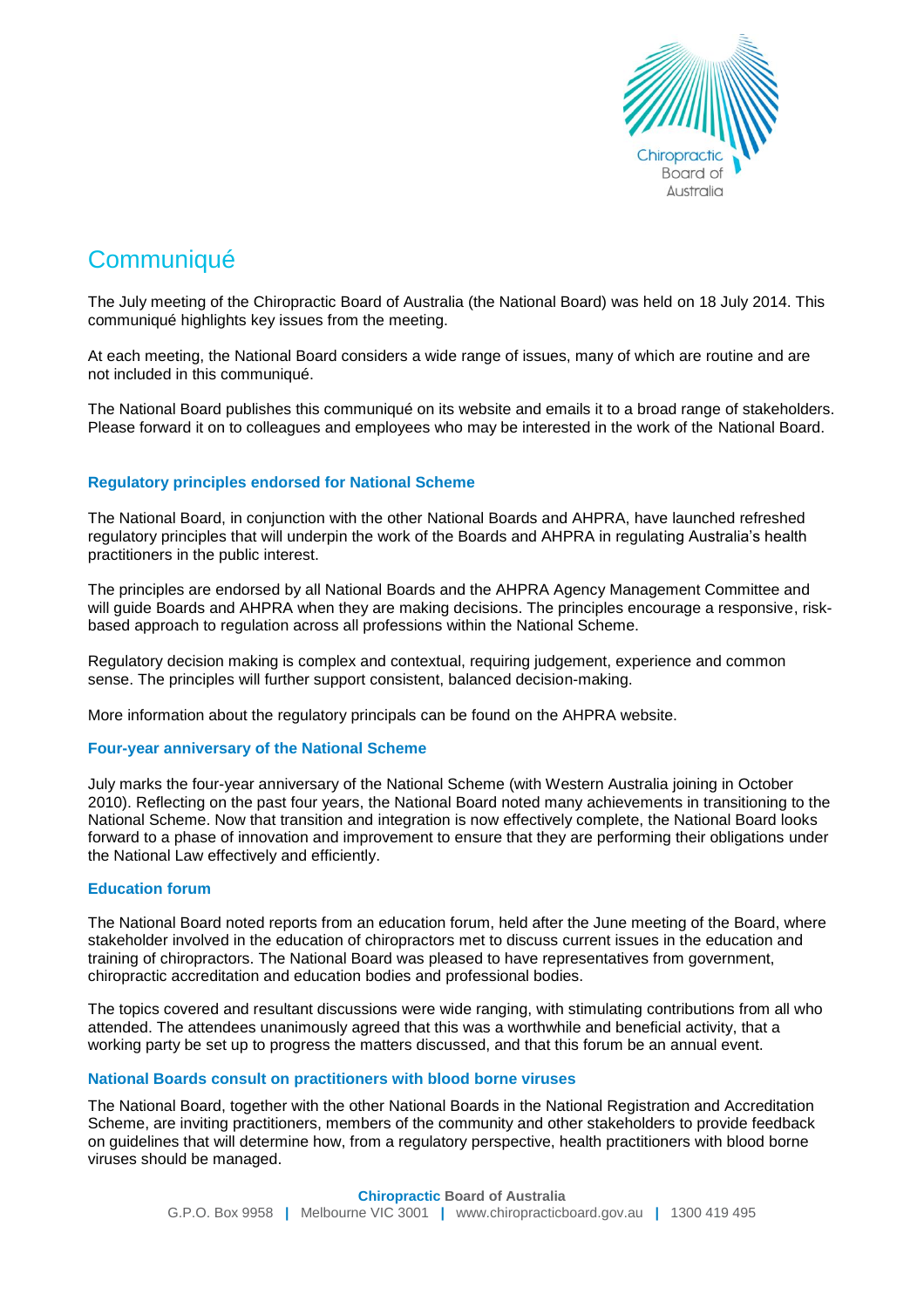Under the proposed guidelines, registered health practitioners with blood borne viruses must comply with the Communicable Diseases Network of Australia (CDNA) guidelines on this issue to ensure their practice does not compromise patient safety.

The CDNA offers strategic advice to governments and other key bodies on public health actions to minimise the impact of communicable diseases, and their *[Australian national guidelines for the management of health](http://www.health.gov.au/internet/main/publishing.nsf/Content/cda-cdna-bloodborne.htm)  [care workers known to be infected with blood-borne viruses](http://www.health.gov.au/internet/main/publishing.nsf/Content/cda-cdna-bloodborne.htm)* are endorsed by the Australian Health Ministers Advisory Council.

The National Boards' proposed guidelines allow health practitioners infected with a blood-borne virus to practise their profession if they comply with the CDNA guidelines. However, they may have to modify their practice. For example, they will not be able to perform certain procedures such as exposure-prone procedures if the CDNA guidelines stop them from doing so.

The current CDNA guidelines define an exposure prone procedure as a procedure where there is a risk of injury to the healthcare worker resulting in exposure of the patient's open tissues to the blood of the worker. These procedures include those where the worker's hands (whether gloved or not) may be in contact with sharp instruments, needle tips or sharp tissues (spicules of bone or teeth) inside a patient's open body cavity, wound or confined anatomical space where the hands or fingertips may not be completely visible at all times.

The National Boards have published a consultation paper to support the proposed guidelines, accessible [here.](http://www.chiropracticboard.gov.au/News/Current-consultations.aspx) The consultation is open until 26 September 2014.

## **Queensland – new arrangements for handling notifications from 1 July 2014**

The National Board noted that from 1 July 2014 a new law comes in to effect in Queensland, the *Health Ombudsman Act 2013*.

From this date, all complaints about Queensland health practitioners will be received by the Office of the Health Ombudsman (OHO) who will either manage the matters or refer them to the relevant National Board to manage.

Complaints that were made to AHPRA or National Boards before 1 July 2014 will generally continue to be managed by AHPRA as delegated by the National Boards. However, under the new law the OHO can request that a matter be referred to them to be managed. If this were to happen, AHPRA will inform both the notifier and the practitioner who is the subject of the notification.

For information about the Office of the Health Ombudsman please go to [www.oho.qld.gov.au](http://www.oho.qld.gov.au/) or call 133 646 (133 OHO).

To find out more about how notifications/complaints are managed nationally, please go to the *[What is a](http://www.ahpra.gov.au/Notifications/What-is-a-notification.aspx)  [notification?](http://www.ahpra.gov.au/Notifications/What-is-a-notification.aspx)* page on the AHPRA website.

#### **Cross profession community member panels appointments**

The National Board approved the appointment of 30 community members to the National Boards' cross profession list of approved persons. These persons have been appointed for 3 years and can be called upon to sit on performance and professional standards panels and health panels held under Part 8 of the National Law.

## **Conclusion**

The National Board publishes a range of information about registration and the National Board's expectations of practitioners on its website at www.chiropracticboard.gov.au or www.ahpra.gov.au. For more detail or with questions about your registration please send an online enquiry form or contact AHPRA on 1300 419 495.